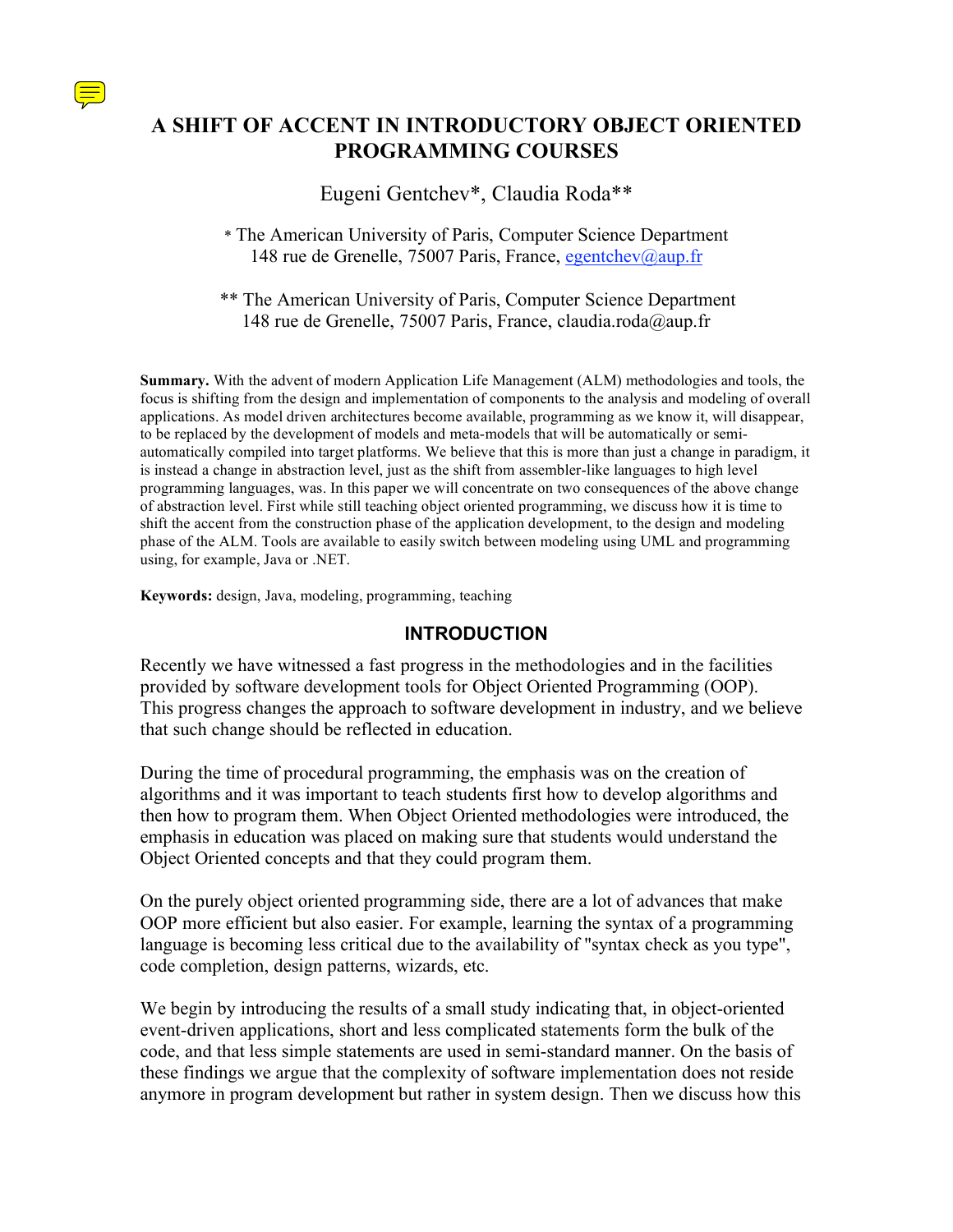shift of focus in modern software development could be addressed when teaching introductory computer science courses.

### **Teaching control structures in Object oriented programming is less important?**

As a starting point we decided to analyze a professionally developed Web based Java version of the well known Pet store application (Java Pet Store Software 1.3.2: Copyright 2003 Sun Microsystems, Inc. All Rights Reserved.) in order to determine the importance of different Java language constructs and the typical circumstances of their use. The Sun Microsystems developed Java Pet store application was originally developed to demonstrate the capabilities of the J2EE 1.3 platform. It consists of 283 java files, 369 classes and 9811 lines of Java code.

Our first analysis of the Java code concentrated on evaluating which statements where most often used and it is summarized in table 1.

| Statement  | Occurrences | Percentage | in files |
|------------|-------------|------------|----------|
| assignment | 3274        | 33%        | 207      |
| if         | 621         | $6.3\%$    | 118      |
| ifelse     | 196         | $1.2\%$    | 65       |
| for        | 104         | 1.06%      | 29       |
| while      | 22          | 0.22%      | 14       |
| dowhile    | 8           | 0.08%      | っ        |

**Table 1** – Frequency of main Java statements in the Pet Store application

The results confirmed our hypotheses that in object-oriented event-driven applications short and less complicated statements form the bulk of the code. Amazingly enough while loop is only used 22 times and it is used in only 14 files. Whilst this obviously does not imply that less used statements are un-necessary, it indicates a clear shift of the locus of complexity in modern software.

We took a more detailed look at the circumstances of the use of control structures in order to verify our hypothesis that *standard* use of main control structures actually covered a large percentage of the code. The results of this analysis are reported in Table 2.

| Statement                                                                                                                                               | Occurrences | Percent       | In files       | Percent |
|---------------------------------------------------------------------------------------------------------------------------------------------------------|-------------|---------------|----------------|---------|
| if ( var != null) {                                                                                                                                     | 269         | $43\%$ of if  | 78             | 66%     |
| if (var $==$ null) {                                                                                                                                    | 151         | $24\%$ of if  | 67             | 57%     |
| for (int i=0; i <orders.length;i++) th="" {<=""><th>29</th><th><math>28\%</math> of for</th><th>9</th><th>31%</th></orders.length;i++)>                 | 29          | $28\%$ of for | 9              | 31%     |
| for (int loop=0;loop <list.getlength();loop++){< th=""><th>38</th><th><math>36\%</math> of for</th><th>7</th><th>24%</th></list.getlength();loop++){<>  | 38          | $36\%$ of for | 7              | 24%     |
| for (int row=0;row <row.count;row++){< td=""><td>4</td><td><math>4\%</math> of for</td><td><math>\overline{2}</math></td><td></td></row.count;row++){<> | 4           | $4\%$ of for  | $\overline{2}$ |         |
| while (it.hasNext()) $\{$                                                                                                                               | 9           | $37\%$ of     |                | 50%     |
|                                                                                                                                                         |             | while         |                |         |
| while(enm.hasMoreElements()) {                                                                                                                          | 7           | $29\%$ of     | $\overline{4}$ | 28%     |
|                                                                                                                                                         |             | while         |                |         |
| while (it !=null) && it.hasNext()) {                                                                                                                    | 3           | $12\%$ of     | 3              | 21%     |
|                                                                                                                                                         |             | while         |                |         |

**Table 2** - Circumstances of use of some the control structures in the Pet Store application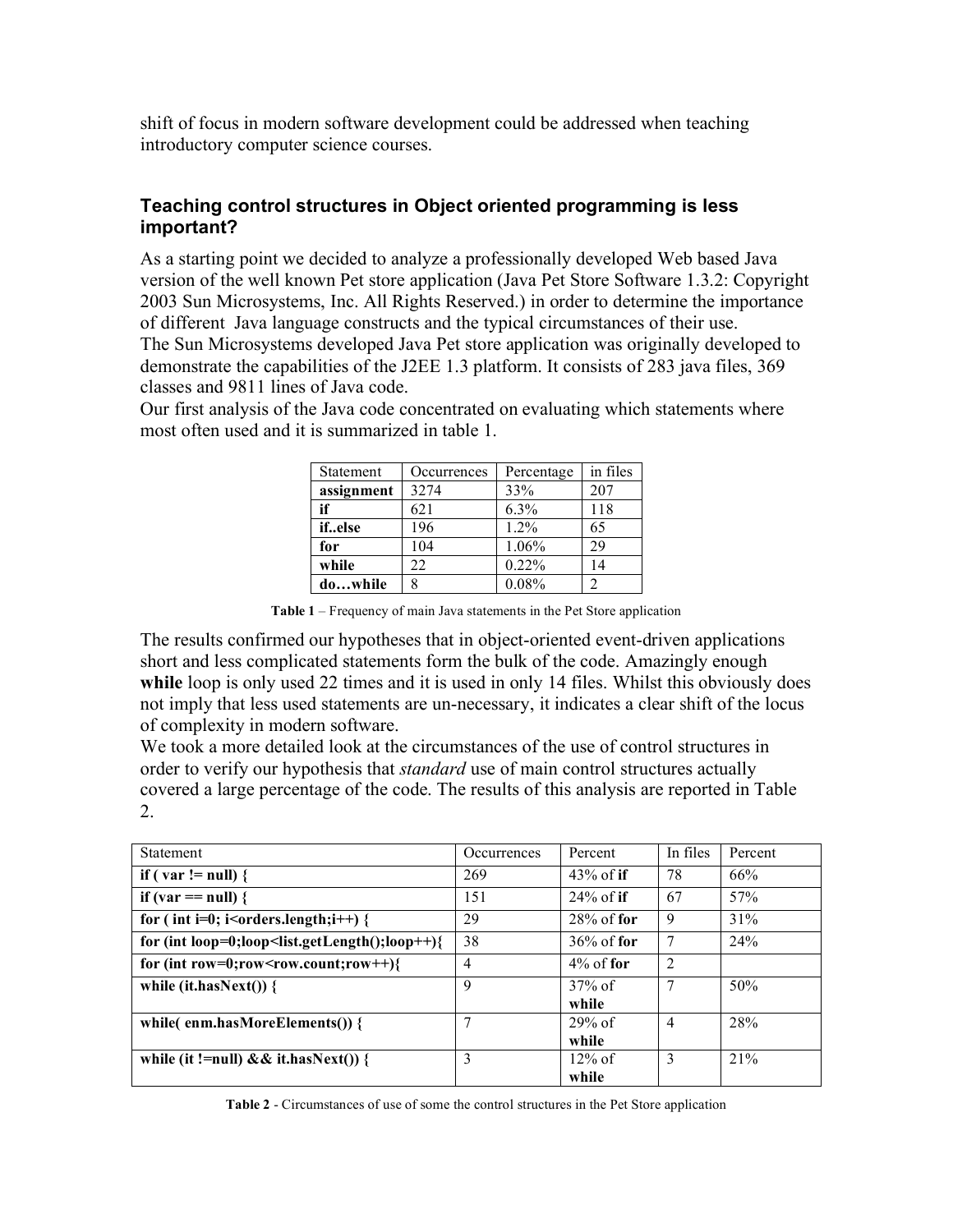This results indicate that even in the cases when less simple statements are used, the complexity of software implementation does not reside anymore in program development. Furthermore, current development tools make it even easier offering "syntax check as you type", code completion, etc. One of the most widely used Java development tool, Eclipse, offers "lazy programming" features for using loops. For example if we write a method with a String parameter:

```
public void method1 (String myString) {
 for
}
```
and after the keyword **for** we invoke the code completion feature by typing CTRL-SPACE, Eclipse will show pop-up with the following options:

"for - iterate over array

for - iterate over array with temporary variable

for - iterate over collection".

If we choose the first one, Eclipse will generate

```
public void method1 (String[] myString) {
 for (int i = 0; i < myString.length; i++) {
}
```
Wasn't this the most widely use of **for** loop in the Java Pet Store Application?

If we choose the second option, Eclipse will iterate the loop using temporary variable:

```
for (int i = 0; i < myString.length; i++) {
 String string = myString [i];
}
```
If we choose the third option, Eclipse will generate iteration over collection.

# **Teaching analysis and Object Oriented design is more important.**

Several authors [1,2,3] use UML and similar visual modeling (e.g. BlueJ) in introductory programming courses to facilitate the understanding of objects and object oriented concepts. Bennedsen [1] observed that "teaching how to convert a UML model of the system into a working Java program in a very systematic way gives the students a path to follow when they create programs – create a UML model of the program and then convert it into a Java program. It is often easier for these students to make a model of the system in UML and then convert it to a program than directly programming it.[1, p5]

The authors of BlueJ [2], a Java integrated development environment specifically designed for education, also believe that teaching objects is the most important issue and it should be done first (the pedagogical design patterns "Early bird" [5] states that we need to hide as many details as possible in the beginning, just focusing on what is absolutely needed to do the job).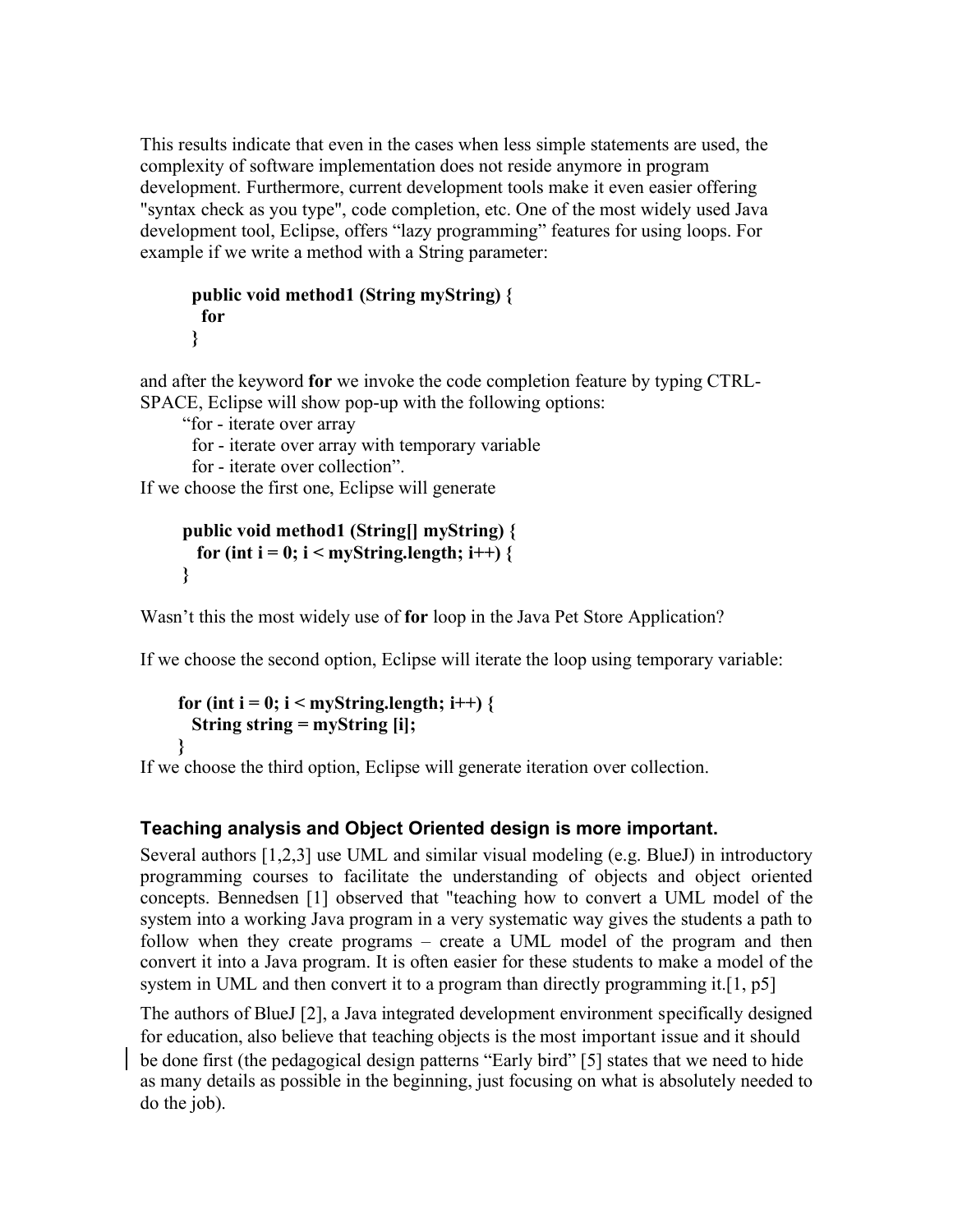BlueJ presents on screen a graphical overview of a project structure in the form of a UML-like class diagram. It then allows the interactive creation of objects from any given class in a software project. Once an object has been created, it becomes visible to the user and any of its public methods can be interactively invoked by selecting them from a popup menu. Parameters and method results are entered and presented through dialogue windows.

Amongst his Guidelines for Teaching Object Orientation with Java Michael Kölling [2] recommends to *show program structure* and he states that "In discussing object-oriented programming, the classes and their relationships are a central issue. [1] Yet in most development environments, the internal program structure is not visible. It is very hard to discuss issues in a completely abstract way. Visualizing the class structure is crucial for students to develop an understanding of the important concepts. If programming environments do not provide functionality to display that structure, teachers must take great care to present visual representations by other means as a basis for discussion. BlueJ facilitates this discussion by automatically computing and displaying the class diagram" [p. 3].

We fully agree that "the structure of the application is crucial to the quality of a solution" [ibid, p.3], but this is a system design problem and not programming problem. Using BlueJ to visualize the class structure will definitely help students to understand important OO concepts playing with carefully designed examples. What about teaching students to solve problems?

We think the time has come to move farther in the direction of problem analysis and application design using UML and UML-based integrated development environment. First of all, the analysis and design phases precede the construction phase of an application and, at this level, it is indispensable to understand the class structure and interaction between objects.

We believe that teaching the basic concepts of OO analysis and design, and OO programming, should be done in the same course. There are two possible scenarios for achieving this objective: start with analysis and design and then move into implementing the design programmatically, or moving "in parallel" with analysis-design-programming. Lets take a look at how this approach not only supports, but reinforces the above mentioned Guidelines for Teaching Object Orientation with Java.

"Guideline 4: *Use large projects*" [2, p2] states that "a serious problem with teaching object orientation to beginners is that object-oriented programs have some syntactic overhead. The overhead is roughly proportional to the number of classes (or constant for each class). This is a problem only because the reason for having this overhead is not immediately apparent to beginners. This problem seems worse the shorter the program is. If the intention is to execute a single line of code, then the syntactical overhead is, relatively speaking, large. It appears more acceptable in longer programs. Some of the